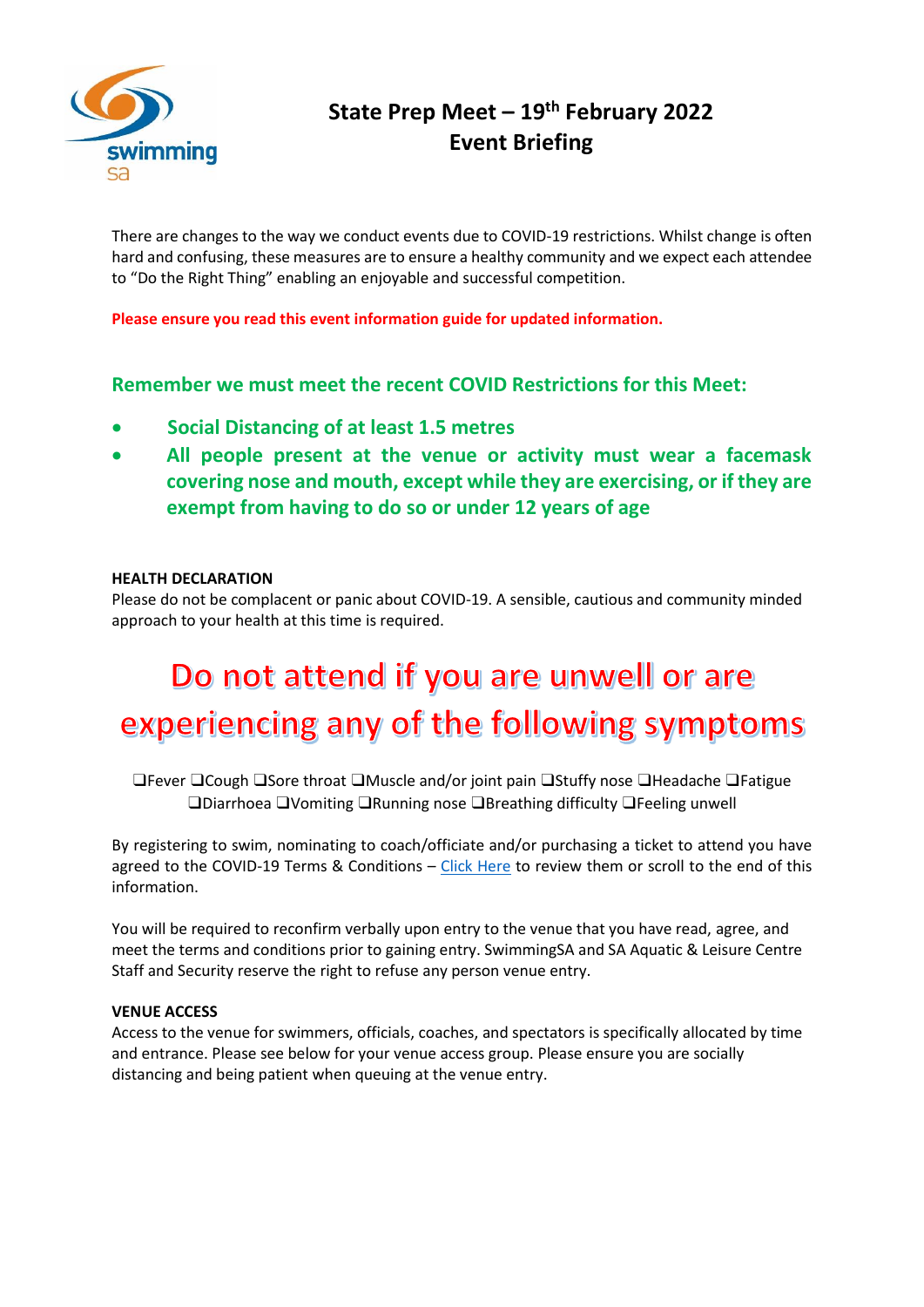| Club / Role                                  | <b>Clubs</b>                                                                                              | <b>Entrance</b> | <b>Session 1</b> | <b>Session 2</b>   |
|----------------------------------------------|-----------------------------------------------------------------------------------------------------------|-----------------|------------------|--------------------|
| Coaches, Officials & Team<br><b>Managers</b> | All Clubs                                                                                                 | Event           | 7:30am           | 2:15 <sub>pm</sub> |
| Swimmers & Parents - Group 1                 | Barossa, Immanuel, Loxton, Mount<br>Gambier, Playford, Southern Performance                               | Event           | $7:30$ am        | 2:15 <sub>pm</sub> |
| Swimmers & Parents - Group 2                 | Clovercrest, Marion, Mountain Pool                                                                        | Accreditation   | 7:30am           | 2:15 <sub>pm</sub> |
| Swimmers & Parents - Group 3                 | Henley & Grange, Norwood, Tea Tree<br>Gully, Unley                                                        |                 | 7:40am           | 2:25 <sub>pm</sub> |
| Swimmers & Parents - Group 4                 | Clare, Great Southern, Kent Town, Murray<br>Bridge, Onkaparinga, Payneham, Starplex,<br><b>West Coast</b> | Accreditation   | 7:40am           | 2:25 <sub>pm</sub> |

Parents who are officiating may choose to enter in the official's group or with your child. Note: Swimmers are required to line up and have their name marked off for COVID tracing for this event.

# **TICKETING / REGISTRATIONS**

All spectators must pre-purchase a ticket to enter the venue. There will be NO Ticket sales at the venue. Each swimmer may be accompanied by **Two spectators.** Ticketing closes at 4pm on Friday 18<sup>th</sup> February 2022.

All Coaches, Officials, Team Managers and Carers must register to enter the venue. All ticketing and registrations must be done through Swim Central.

**NO Registration, NO Ticket = NO ENTRY**

Note: Attendees do not need to print your ticket. You will be asked for your name and to reconfirm your health status upon entry to the venue.

#### **SEATING**

Allocated seating by Bay will be used during this event. Please see below for your clubs allocated bay.

Please ensure you are social distancing by skipping a seat between each person in your bay. This means do not sit:

- next to; or
- immediately in front; or
- **■** immediately behind another person.

There is NO seating on Pool Deck - all coaches, managers and swimmers must sit in grandstand unless warming up or cooling down. Do not sit in a disability seat unless it has been allocated to you.



Skip a Seat Give each other space for COVID-19 safety.

| Bay 1 | Bay 2                | Bay 3             | Bay 4                 | Bay 5             | Bay 6 |
|-------|----------------------|-------------------|-----------------------|-------------------|-------|
|       | <b>Barossa</b>       |                   |                       | Clare             |       |
|       | Immanuel             |                   | <b>Great Southern</b> |                   |       |
|       | Loxton               | Henley & Grange   | Clovercrest           | Kent Town         |       |
|       | <b>Mount Gambier</b> | Norwood<br>Marion |                       | Murray Bridge     |       |
|       | Playford             | Tea Tree Gully    | <b>Mountain Pool</b>  | Onkaparinga       |       |
|       | Southern             | Unley             |                       | Payneham          |       |
|       | Performance          |                   |                       | <b>Starplex</b>   |       |
|       |                      |                   |                       | <b>West Coast</b> |       |

#### **VENUE PATHWAYS**

Please note a one-way traffic pathway "loop" applies when you are in the venue. *See venue map for the pathway for Long Course Season.* Once you are in the venue:

■ Access to pool deck for marshalling is via the accreditation stairs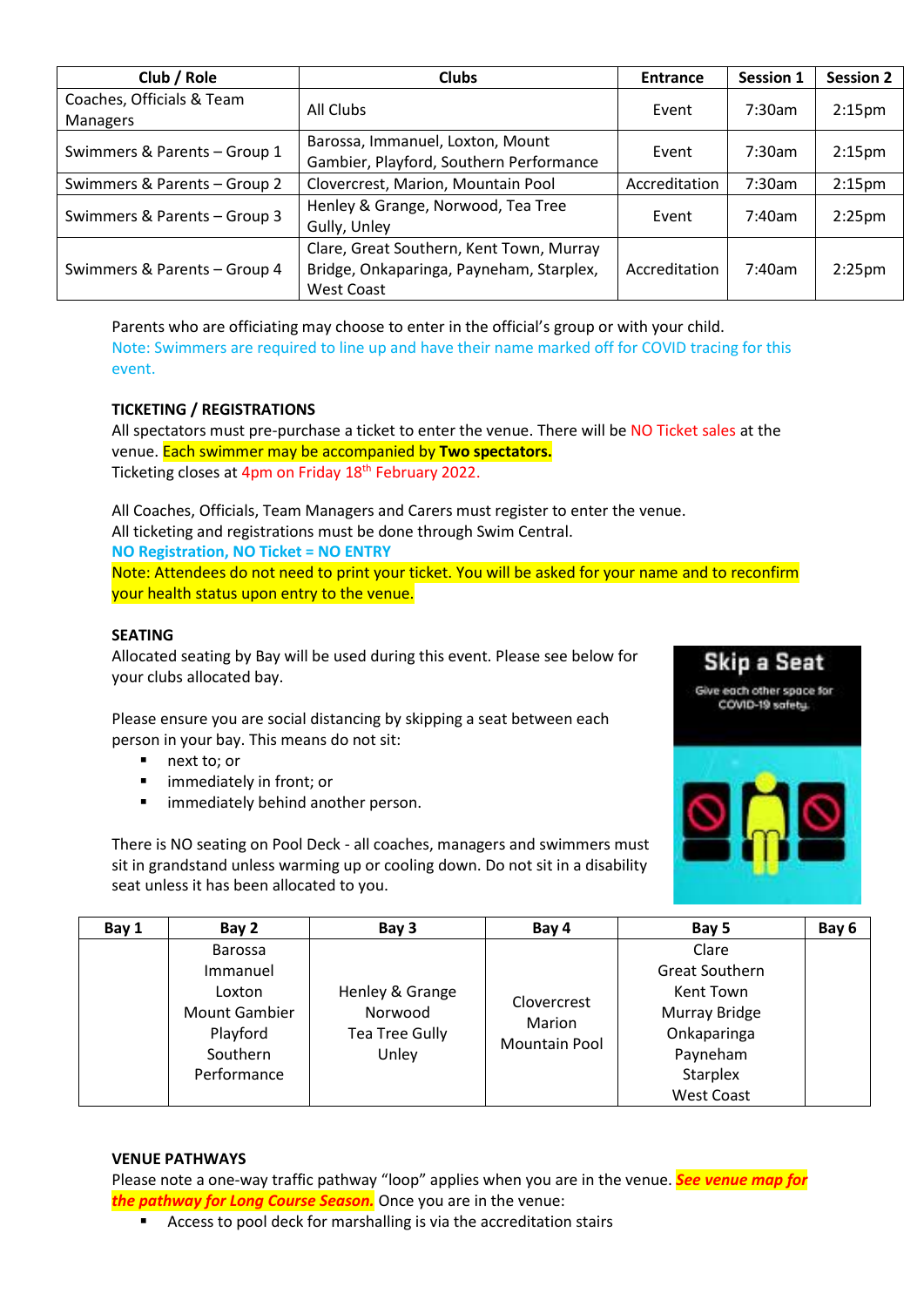- Access to pool deck for warm up in the waterpolo pool is from the event entry stairs only.
- Access to the grandstand is from the event entry stairs only.

#### **WARM UP / DOWN**

Swimmers please note the water polo pool is in use for warm up or cool down. The diving pool is not to be used. The competition pool is only available for warm up prior to the event. Athletes please note - NO BAGS ALLOWED ON POOL DECK

Please ensure social distancing where possible when undertaking all activities at the pool including limiting the number of swimmers per lane to 8 at any one time and abiding by the warmup time allocated to your group.

#### **Group 1 & 2** – Warm Up Time: 7:45am – 8:35am & 2:30pm – 3:05pm

Barossa, Immanuel, Loxton, Mount Gambier, Playford, Southern Performance, Clovercrest, Marion, Mountain Pool

**Group 3 & 4** – Warm Up Time: 7:55am – 8:45am & 2:40pm – 3:15pm Henley & Grange, Norwood, Tea Tree Gully, Unley, Clare, Great Southern, Kent Town, Murray Bridge, Onkaparinga, Payneham, Starplex, West Coast

#### **MARSHALLING**

Please note as with all spaces the marshalling room is limited by density and social distancing. Therefore, we will be reducing the numbers of athletes in the marshalling room at any one time.

Athletes - Please do not attend marshalling until your event is listed on the scoreboard. Once in marshalling you MUST remain in your allocated seat. Do not leave any personal items in the marshalling room you will not be able to retrieve them after your race.

#### **SANITISATION / PPE**

The Venue will undergo a COVID clean prior to and after each session. During the event Sanitisation stations and PPE are available to attendees in various places at the venue including, concourse, marshalling room, kiosk, and function room in addition to pool deck. Please ensure you utilise the sanitisation stations as needed.

We also encourage attendees to bring personal sanitiser if that is your preference.

#### **FOOD / DRINK**

The grandstand Kiosk will be available for food and beverages. Please note social distancing applies when waiting to be served. Kiosk is cashless. All food and drink must be consumed in your seat in the grandstand. NO Gathering on the Concourse

#### **BATHROOMS**

Density limits apply to bathrooms. A maximum of 10 persons are allowed in a bathroom at any one time. Please do you best to ensure this limitation is met and do not congregate in the bathroom.

#### **OFFICIATING**

Please note to meet density and distancing requirements the official's room has been relocated to the *FUNCTION ROOM* on Level 2.

The Function Room can be accessed via:

- the elevator from event entry or concourse level 1; or
- from Bay 6 in the grandstand.

Please note only those who have nominated to officiate are permitted in the function room.

The function room will be locked during the session to ensure valuables are secure. All officials must see the Meet Director or Technical Manager if they need to access their belongings during the event.